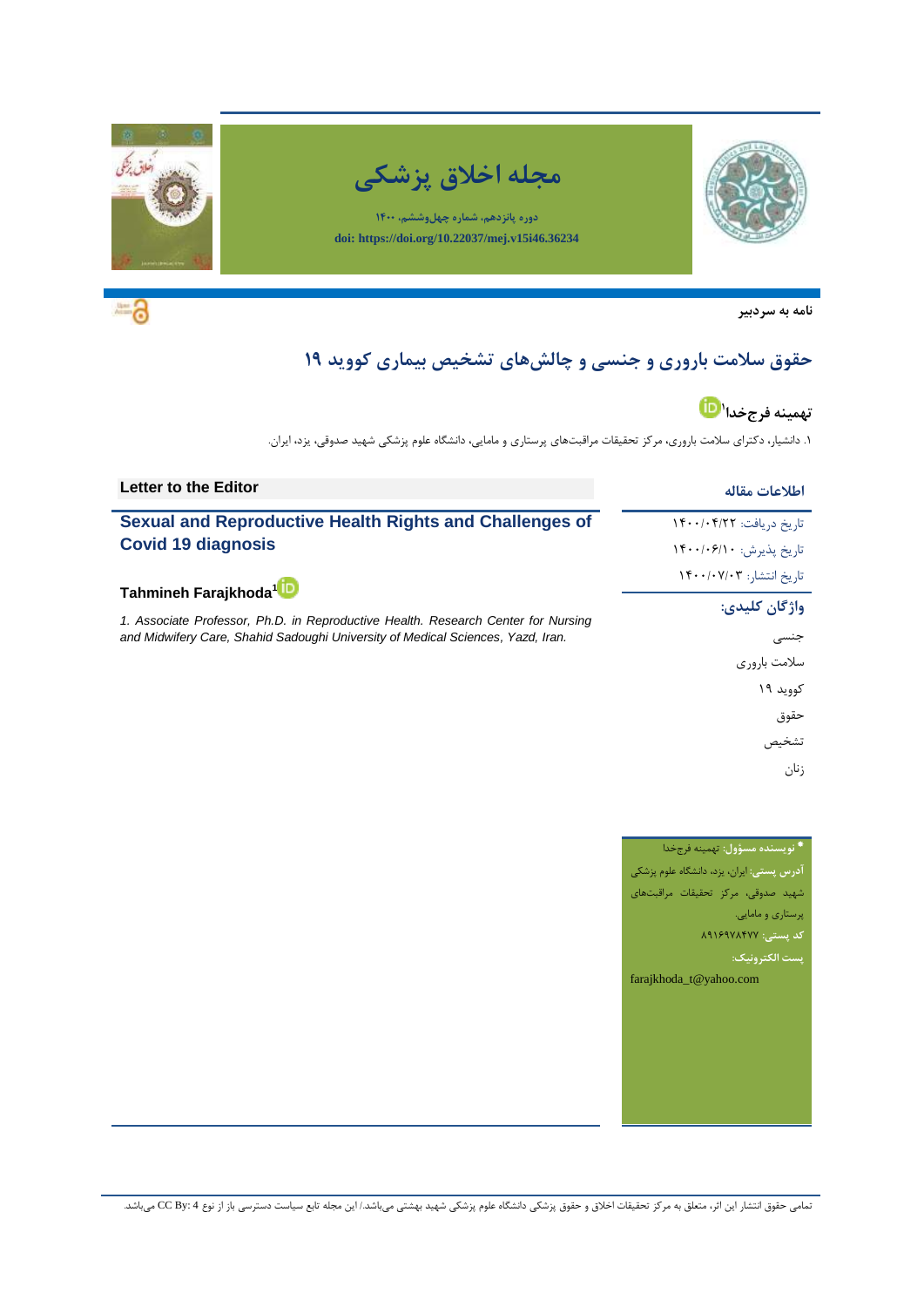همهگیری بیماری کووید ۱۹ سبب بروز مشکلاتی در ارائه خدمات سلامت باروری و جنسی گردیده است (١). این فاجعه بر سلامت جنسی و تولید مثلی کل جامعه تأثیر میگذارد و ارائه خدمات مربوطه را به ویژه برای زنان در کشورهای در حال توسعه دشوارتر کرده و بر آنها تأثیر منفی میگذارد (۲). حقوق سلامت باروری و جنسی یک موضوع مهم سلامت عمومی در همهگیریهاست (۲). بسیاری از کشورها شاهد کاهش دسترسی و افزایش موارد نقض این حقوق در طی همه گیری کووید ۱۹ بودهاند (۳). خطر واقعی در به خطرافتادن جدی ایمنی و حقوق زنان و نوزادان وجود دارد. گزارشهای بینالمللی تأثیر گستردهای بر کیفیت مراقبت و حقوق بشر زنان و نوزادان را نشان میدهد، اگرچِه ارائه برخی از خدمات غیر اورژانسی، اما مهم، مانند مراقبتهای قبل از زایمان و پس از زایمان به صورت مجازى تغییر یافته است و بسته خدمات آموزشی تغذیه نوزادان با پشتیبانی به روش مجازی انجام میشود (۴)، اما تشخیص واقعی و صحیح بیماری کووید ۱۹ هنوز هم یکی از دغدغهها و چالشهای پیش رو در این پاندمی میباشد.

تشخیص بیش از اندازه (Overestimation) میزان واقعی بیماری ممکن است با خطراتی برای سلامت جامعه به ویژه کیفیت و کمیت ارائه خدمات سلامت باروری و جنسی همراه باشد. اصول چهارگانه اخلاق پزشكى در ارائه خدمات سلامت مستلزم ارائه خدمات با حفظ حق اختیار دریافتکننده خدمات، سودرسانی و عدم ضرررسانی و عدالت است (۵). در خصوص اصل عدالت لازم به ذکر است تشخیص بیش از اندازه بیماری کووید ۱۹ متضمن تحمیل بار مالی اضافی اقدامات تشخیصی و درمانی در ابعاد اقتصادی بر هزینه خدمات سلامت بر فرد و جامعه است. در اصل سودرسانی میتوان به اثربخش بودن اقدامات تشخیصی در ارائه خدمات اشاره نمود که با توجه به اقدامات تشخیصی غیر ضروری و غیر مرتبط نهتنها سودی از بعد سلامت عاید فرد نمی شود، بلکه از بعد ضرررسانی

نیز ممکن است منجر به مصرف داروهای غیر ضروری، بستری در بیمارستان و سایر پیامدها گردد. اضطراب ابتلا به بیماری برای فرد و خانواده، ترس از سرایت بیماری به سایر افراد خانواده، تأثیر بر روابط زناشویی، ترس از بارداری، ترس از زایمان، جداسازى مادرو و نوزاد در بیمارستان، عدم حضور و عدم دریافت حمایت خانواده در هنگام دریافت خدمات سلامت باروری و جنسی، استیگمای ناشی از تشخیص بیماری کووید ۱۹، محرومیت نوزاد از شیر مادر، عدم گسترش و پوشش كافی دریافت خدمات سلامت باروری و جنسی از راه دور، فقدان وجود مراكز اختصاصی امن از نظر ابتلا به بیماری برای زنان باردار و کودکان، فقدان پروتکلهای مراقبتی و درمانی مختص ارائه خدمات سلامت باروری و جنسی در تمام حیطههای مورد نیاز ارائه خدمات در همهگیری کووید ۱۹ از چالشهای موجود در ارائه خدمات سلامت باروری و جنسی است. لزوم جداسازى مادر و نوزاد در بیمارستان در موارد مشکوک به بیماری، عدم امکان حضور و عدم دریافت حمایت خانواده در هنگام دریافت خدمات سلامت باروری و جنسی اصل اخلاقی حق اختیار را تحتالشعاع خود قرار می دهد (٢، 6-۲). از سویی دیگر شواهد علمی محدودی برای شناسایی تأثیر بیماری کووید ۱۹ بر خدمات سلامت باروری و جنسی شامل تظاهرات بالینی و نتایج عفونت در دوران بارداری یا برای افرادی که سرکوب سیستم ایمنی مرتبط با ایدز و سایر بیماریهای آمیزشی، اختلالات در ارائه منظم خدمات سلامت باروری و جنسی، مانند مراقبتهای قبل و بعد از زایمان مورد نیاز در دسترس است (٢). بنابراین در این بحران به نیازهای جسمانی، روانی و جنسی زنان لازم است توجه بیشتری گردد (A-۹). از سویی دیگر به دلیل گستردگی دامنه و حیطههای خدمات سلامت باروری و جنسی از دوران جنینی تا سالمندی و نیز آسیبپذیری بیشتر سلامت زنان و کودکان در مقایسه با سایر افراد جامعه این موضوع اهمیت بیشتری مییابد. علیرغم زحمات و تلاشهاى قابل تقدیر ارائه كنندگان خدمات سلامت

این مجله تابع سیاست دسترسی باز از نوع CC By: 4 میباشد.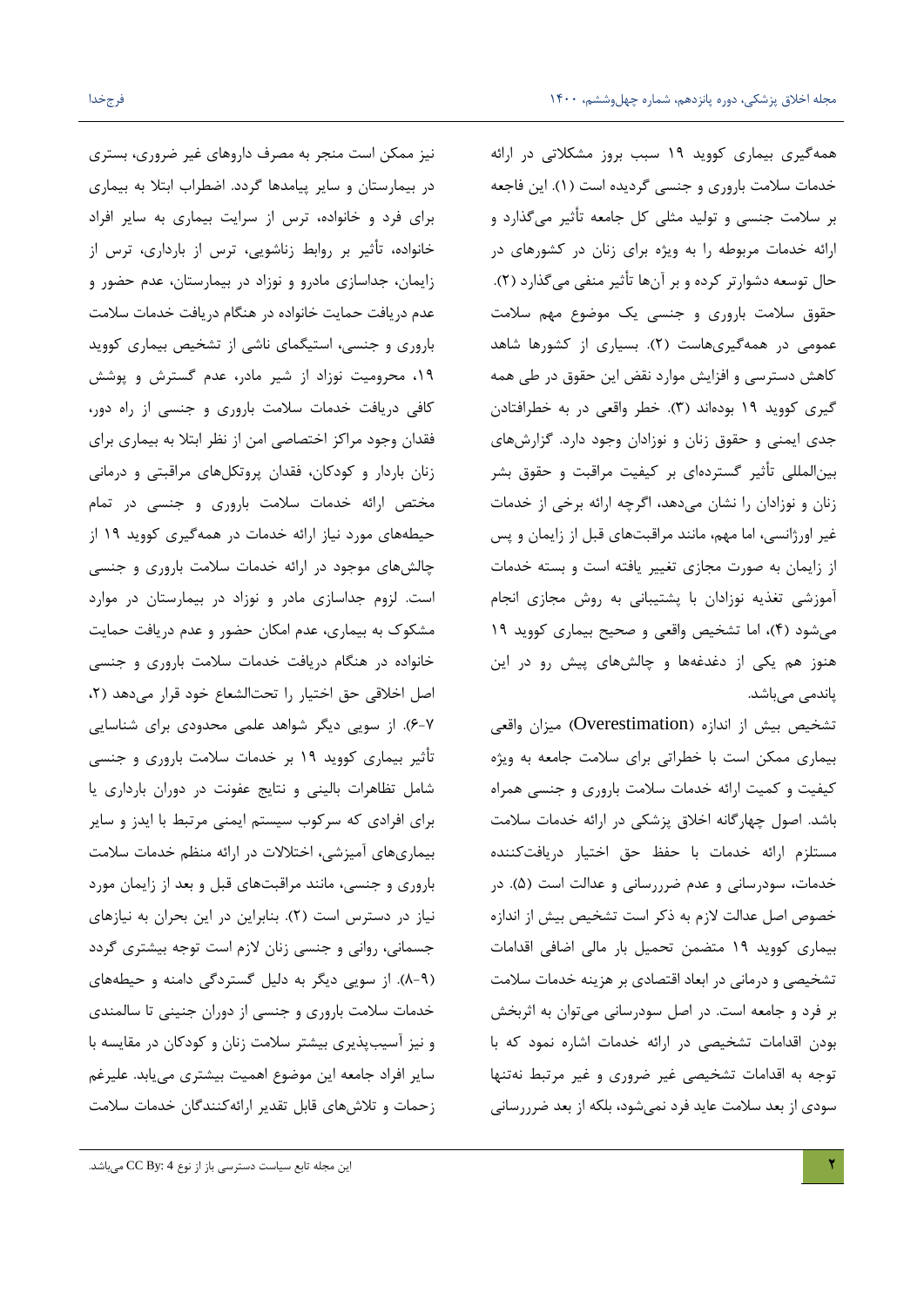باروری و جنسی و استفاده از مدلهای مناسب مراقبتی در بحران کووید ١٩، به نظر می رسد در این موقعیت بحرانی، تأكید بر حساسیت تشخیص صحیح بیماری و توجه به پیامدهای نامطلوب تشخیصهای اشتباه از اهمیت قابل توجهی برخوردار باشد.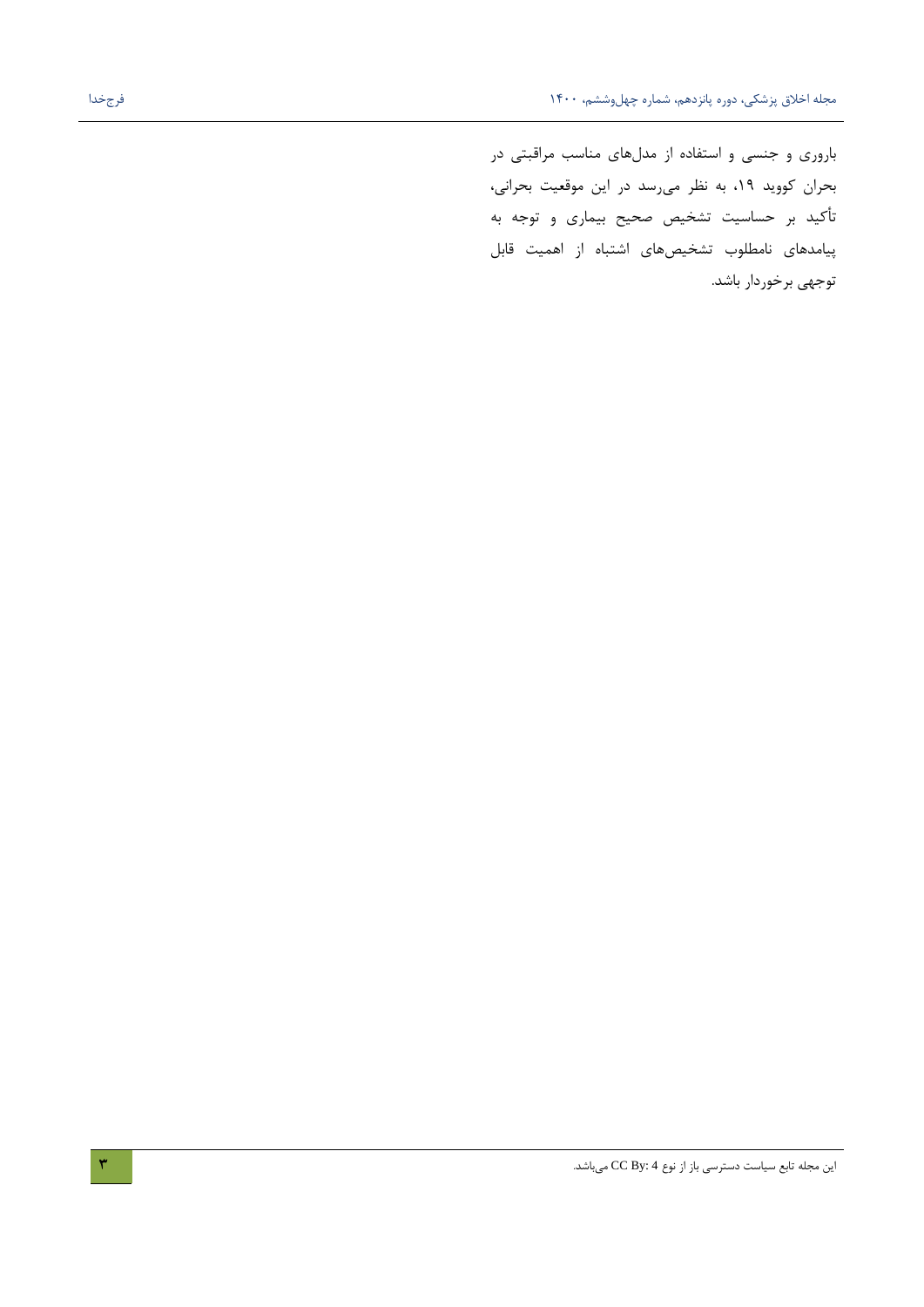#### **References**

1. Hamzehgardeshi Z, Yazdani F, Rezaei M, Kiani Z. COVID-19 as a Threat to Sexual and Reproductive Health. *Iran J of Public Health.* 2020; 49(Suppl.1): 136-137.

2. Tang K, Gaoshan J, Ahonsi B, Ali M, Bonet M, Broutet N, et al. Sexual and reproductive health (SRH): A key issue in the emergency response to the coronavirus disease (COVID-19) outbreak. *Reprod Health.* 2020; 76(17): 59.

3. Endler M, Al-Haidari T, Benedetto C, Chowdhury S, Christilaw J, El Kak F, et al. How the coronavirus disease 2019 pandemic is impacting sexual and reproductive health and rights and response: Results from a global survey of providers, researchers, and policy-makers. *Acta Obstet Gynecol Scand.* 2021; 100(4): 571-578.

4. Renfrew MJ, Cheyne H, Craig J, Duff E, Dykes F, Hunter B, et al. Sustaining quality midwifery care in a pandemic and beyond. *Midwifery.* 2020; 88: 102759.

5. Dickens BM, Cook RJ. Reproductive health and public health ethics. *Int J Gynaecol Obstet.* 2007; 99(1): 75-79.

6. Briedite I, Kivite-Urtane A, Lazdane G, Rezeberga D, Kantane I, Pumpure E, et al. The impact of COVID–19 pandemic and restriction measures on sexual behaviour, couple relationship and psychological well-being in Latvia. *Clin Obstet Gynecol Reprod Med.* 2021; 7: 1-5.

7. Bin-Nun A, Palmor-Haspal S, Mimouni FB, Kasirer Y, Hammerman C, Tuval-Moshiach R. Infant delivery and maternal stress during the COVID-19 pandemic: a comparison of the well-baby versus neonatal intensive care environments. *J Perinatol.* 2021; 1-7.

8. Shojaaddini Ardakani T, Amiri Tooran Poshti B, Amiri Tooran PoshtiB.The Effect of Covid-19 Pandemic on Women's Reproductive Health issues: A Narrative Review. *Journal of Midwifery and Reproductive Health.* 2021; 9(2): 1-9.

9. Wilson AN, Ravaldi C, Scoullar MJL, Vogel JP, Szabo RA, Fisher JRW, et al. Caring for the carers: Ensuring the provision of quality maternity care during a global pandemic. *Women and Birth.* 2021; 34(3): 206-209.